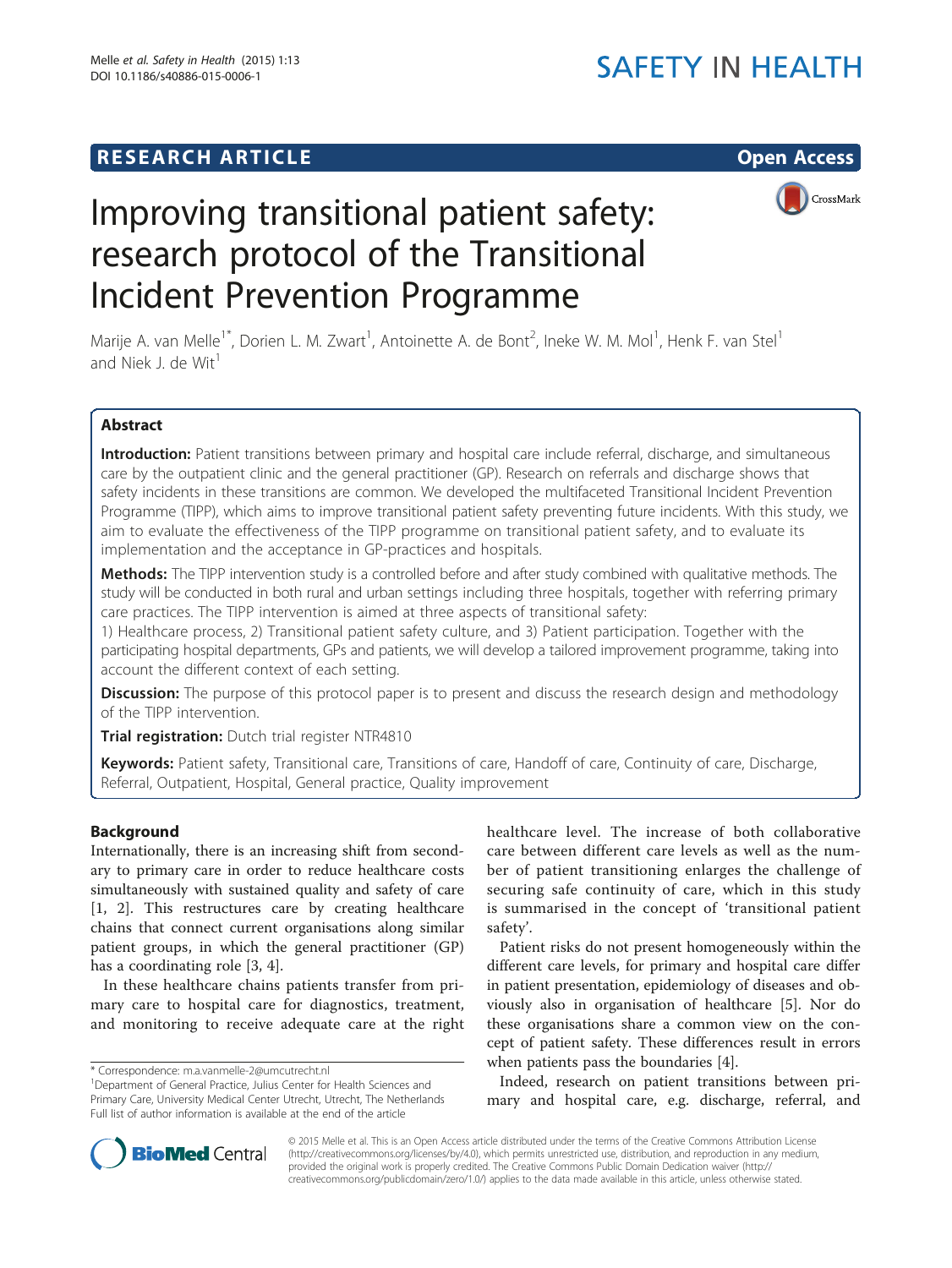simultaneous care at both levels, revealed many patient safety incidents. Numbers on incidents vary between 20 % [\[6](#page-8-0)] and 50 % [\[7\]](#page-8-0) of discharged patients, depending on design of the study, definition and patient group. The incidents' consequences ranged from minor harm to disability and death and half were supposedly preventable. At referral, GPs often fail to communicate relevant patient information or the reasons for the referral to the specialist or patients are referred inappropriately according to the specialist [\[8](#page-8-0)]. Martinussen et al. showed that specialists considered only 15.6 % of the referral letters to be "usually good" [\[9\]](#page-8-0).

To improve transitional patient safety, it is vital that healthcare professionals in primary and secondary care understand each other's working methods, and practice good communication and openness [\[10\]](#page-8-0). Many emphasize the need for a system-based approach in healthcare in which the patient has a central role [[11](#page-8-0), [12](#page-8-0)]. A systembased approach is defined as: the demonstration of "an awareness of and responsiveness to the larger context and system of healthcare and the ability to effectively call on system resources to provide care that is of optimal value." [[13\]](#page-8-0)

This system-based approach would facilitate physicians to move competently within the larger systems of care providing interdisciplinary, coordinated, and safe care [[11\]](#page-8-0), the main focus in this approach being the patient [[3,](#page-8-0) [14](#page-9-0)]. The healthcare professional should learn to read the medical case stories from a patient point of view. This awareness may reduce adverse events, and help doctors to recognise the complete patient journey through the healthcare chain [\[15\]](#page-9-0).

In such system, patients themselves also should be aware of their health status and their journey through the healthcare chain [[16\]](#page-9-0). Indeed, they are the only constant in the whole process of the transition from general practice to hospital and vice versa.

Many tools aiming to improve the transition in referral or discharge have been developed and implemented [\[6](#page-8-0), [16](#page-9-0)–[20](#page-9-0)], such as regular meetings between GPs and specialists, case managers, the patient record (either patients carrying their own patient health record or accessible digital medical records for patients provided by the hospital), discharge guidelines, and guidelines for referral and discharge letters. However, only few tools have been systematically studied on their effect [[21](#page-9-0)]. Also, these tools have been studied separately whilst a comprehensive intervention targeting the healthcare process, culture and patient aspects simultaneously seems more appropriate for improving transitional patient safety.

We developed a multi-faceted programme (the Transitional Incident Prevention Programme; TIPP) to improve transitional patient safety and prevent future incidents. With this study, we aim to evaluate the effectiveness of the TIPP programme on transitional patient safety, and to evaluate its implementation and the acceptance in GPpractices and hospitals.

# Methods

# Study design and hypotheses

The TIPP intervention study is a controlled before-after study which will be conducted in two settings. We will use a mixed method approach to measure and explain the effectiveness of TIPP, combining quantitative and qualitative research methods. The effectiveness of TIPP will primarily be evaluated overall, but also within the two settings separately. Figure [1](#page-2-0) shows a flow diagram of the study design.

We include a convenience sample of two voluntary participating health regions in our study. Both regions include at least one hospital and multiple general practices. The two regions contrast in setting, i.e. rural vs. urban, which will provide sufficient heterogeneity to assess the influence of contextual factors on the effect of TIPP.

We hypothesize that: (i) Implementing TIPP will reduce unplanned emergency room (ER) visits, rehospitalisation and inappropriate referrals (ii) Implementing TIPP improves the transitional patient safety culture, (iii) Implementing TIPP reduces healthcare costs due to preventing ER visits, rehospitalisation and inappropriate referrals.

In addition, we will conduct a process evaluation, assessing acceptability, appropriateness, and feasibility of the intervention in each setting, related to the differences in contextual factors that influence adoption, fidelity, and penetration of TIPP [[22\]](#page-9-0).

# Study settings

### Rural setting

The first rural region consists of a regional hospital (Röpcke-Zweers, 197 beds), together with 18 referring primary care practices in the same region. Together these healthcare professionals treat the majority of patients in this area. The estimated number of patients in this area is 68000. We will focus on healthcare paths with high turnovers, in which many transitions are expected. In this rural area, we will limit our intervention to medical disciplines internal medicine (including gastroenterology) and cardiology.

# Urban setting

The second setting consists of two hospitals, a University Hospital (UMC Utrecht, 1042 beds), which provides both nation-wide and regional care and a smaller city hospital (Diakonessenhuis, 480 beds). Together they provide hospital healthcare for the patients in the Utrecht area. In addition, we have selected 44 referring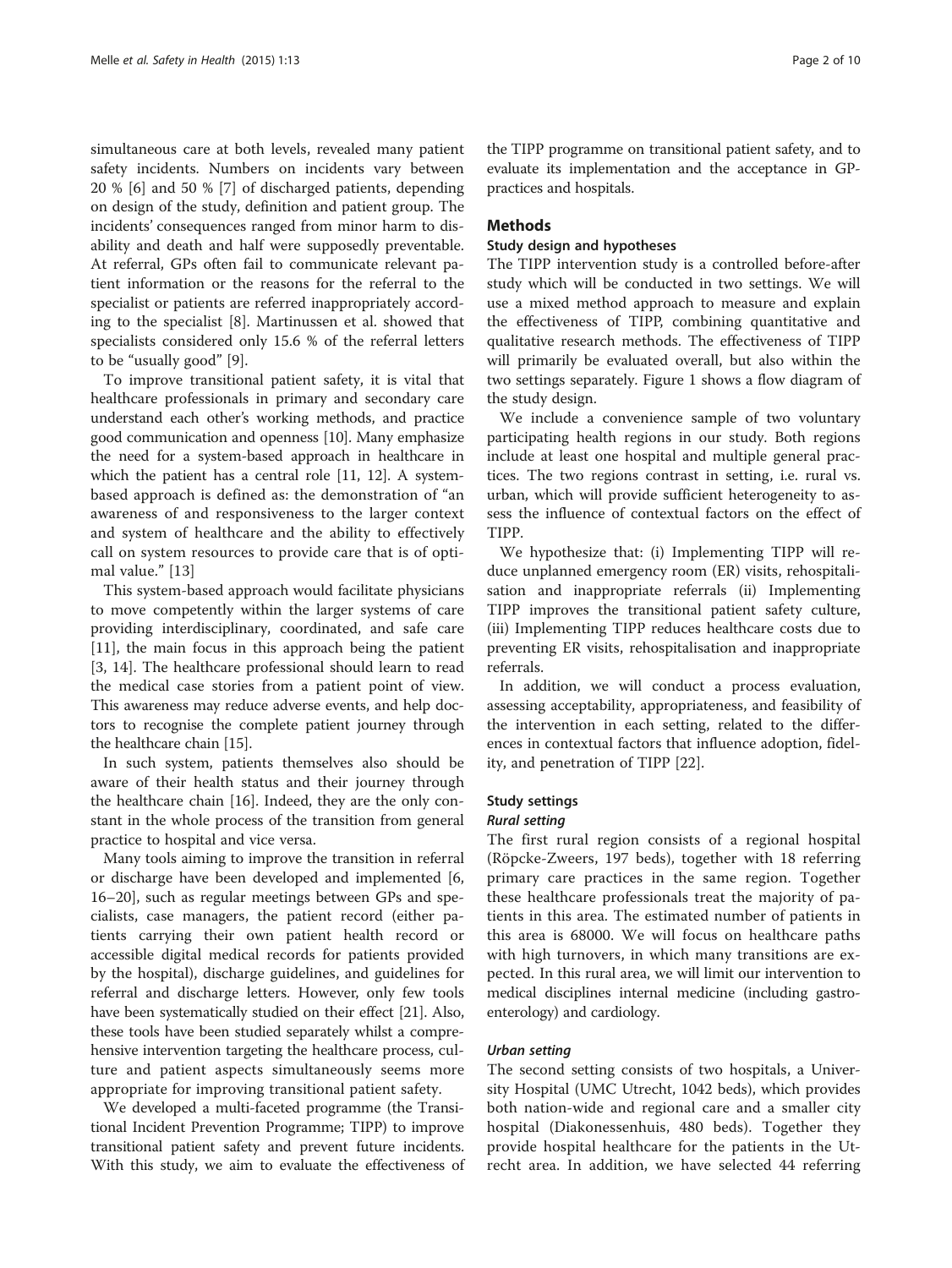<span id="page-2-0"></span>

primary care practices, working in two collaboration groups in the Utrecht area. The estimated number of patients in this area is 194000. In this urban area, we will limit our intervention to the cluster of 'medical disciplines' gastroenterology and cardiology.

# Control group

The control group consists of the non-participating departments in the hospitals in the Utrecht region, and the non-participating general practices in the larger Utrecht area. These departments and practices continue to work as usual.

# Patient selection

We will include patients in usual care who are at risk for a transitional incident. These patients have experienced a transition from GP to hospital or vice versa: they have either been referred to or discharged from hospital, or

have visited the outpatient clinic at the time of the study. It is a dynamic population.

# Intervention

TIPP is a multi-faceted intervention containing several components aimed at different aspects of transitional safety, developed in an earlier phase of the project using the Intervention Mapping approach [[23\]](#page-9-0). With extensive literature search and qualitative methods we assessed both general transitional safety problems, as well as the major setting-specific transitional problems.

We identified three important aspects of transitional safety:

- 1) The healthcare process
- 2) Transitional patient safety culture
- 3) Active patient participation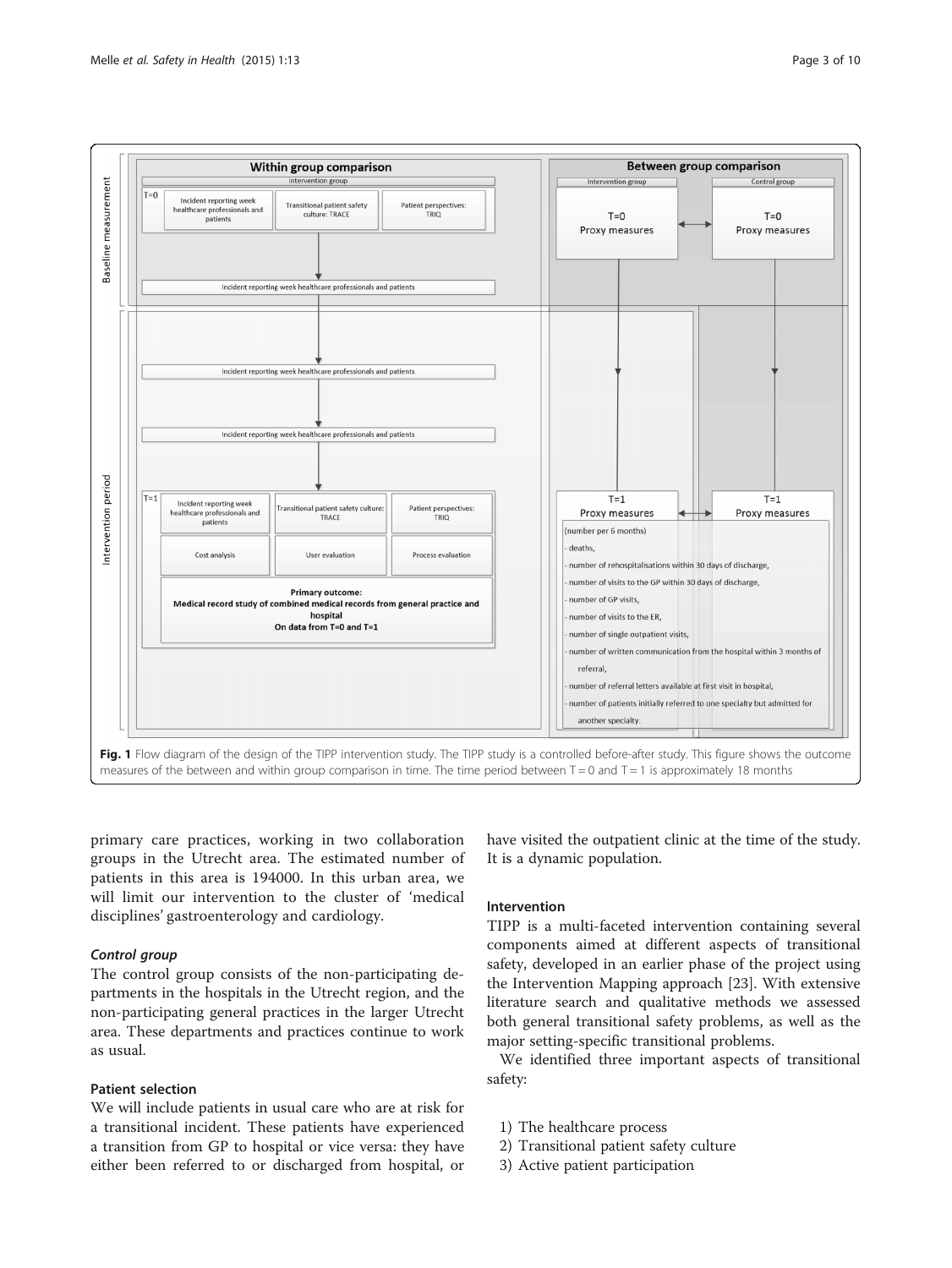In the TIPP programme each aspect will be targeted by either general or setting specific intervention components. The components can be tailored to the specific wishes of each setting because implementation of a complex intervention largely depends on context [[24, 25\]](#page-9-0).

# Healthcare process

The intervention component aiming at the healthcare process consists of a renowned risk assessment tool such as a prospective risk analysis of a major problem in their setting or the systematic report and analysis of transitional incidents. These tools will identify the most common processes that fail during transition of care for each participating hospital department together with the referring GPs [[26, 27\]](#page-9-0). In addition, we will provide existing tools to improve these processes. The participants themselves are responsible for designing and executing their own improvement plans. We will include and facilitate both (i) already existing plans that touch on and influence transitional care (e.g. an initiative to improve medication reconciliation) and (ii) initiatives of healthcare organisations which originated from the TIPP diagnosis of transitional care.

# Transitional patient safety culture

We will organise a transitional safety workshop for professionals. In this workshop we will provide information about transitional safety, but especially focus on creating a shared vision of communication, collaboration and responsibility in transitional care. Also, introducing the GPs and specialists to each other is an intervention in itself [[28, 29](#page-9-0)]. Preliminary results of a qualitative study suggest this will lower the threshold for spontaneous feedback between professionals, in order to facilitate approaching the colleague to whom the patient is transferred for discussing medical policy or problems. Furthermore, mutually reporting and analysing transitional incidents together are culture interventions themselves [\[27\]](#page-9-0).

# Patient participation

From the start, patients are involved in the TIPP project (i) through participation of the Dutch Federation of Patients and Consumer Organisations in the Netherlands (NPCF) in the advisory board of the project, (ii) participation of trained patients in the local project groups that determine the intervention components, together with representatives of the participating hospital departments and GPs, and (iii) through patient interviews with patients that have experienced a transitional incident preceding the trial.

We used the information gathered from these patients to create a tool for patient empowerment: a patient info card. The patient info card provides information to address major safety items in transitional care using cartoons and short easy understandable language [[30](#page-9-0)]. During the intervention period, the hospitals and GPs will be requested to supply this card to their patients.

Many other patient tools have already been created to minimize transitional risks (e.g. a patient record: either patients carrying their own patient health record or accessible digital medical records for patients provided by the hospital, medication lists, patient access to medical files [\[31](#page-9-0), [32](#page-9-0)]). The local project groups, consisting of patients involved in regional and national patient unions, staff from our participating hospital departments and affiliated GPs, will decide whether they will use one or more of these tools, and if so, which one. The patients in our local project groups are "professional" patients recruited by patient platforms for helping with quality improvement.

Table [1](#page-4-0) shows examples of improvement plans for each of the three important aspect of transitional safety.

# Outcomes and measurements

### Primary outcomes of between group comparisons

We will use the following proxy measures to assess the effectiveness of the intervention: death, number of rehospitalisations within 30 days of discharge, number of visits to the GP within 30 days of discharge, number of GP visits, number of visits to the ER, number of single outpatient visits, number of written communication from the hospital within 3 months of referral, number of referral letters available at first visit in hospital, and number of patients initially referred to one specialty but admitted for another specialty. All proxy measures are measured in a six months' time period.

### Within group comparison

Within the intervention group we aim to assess the effect of TIPP in more detail. Because we measure in more detail, we use more sources of data. Also, we use qualitative measurements to better understand the links between theory and empirical findings.

Study parameters for this within intervention group comparison are:

- 1) The proxy measures from the between group comparisons.
- 2) A composite endpoint of: serious adverse events (death, possibility of death or major permanent loss of function), unplanned visits to the ER, re-admission within 30 days, and non-appropriate referrals, all within a six months' time period. This composite endpoint will be extracted from a different data source from the proxy measures.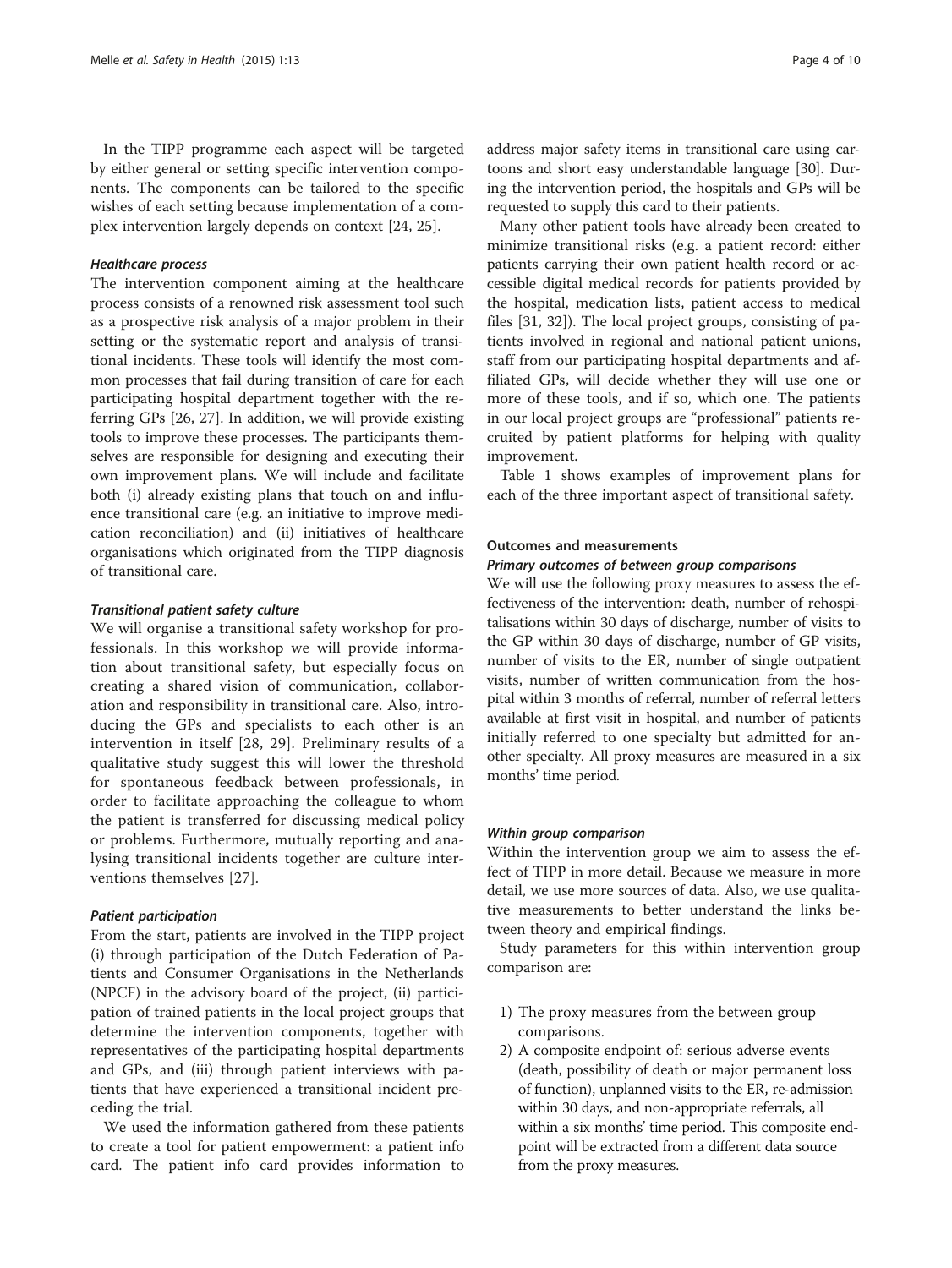<span id="page-4-0"></span>Table 1 Examples of intervention components for each of the three important aspect of transitional safety voiced by the TIPP participants

| Health care process                                                                                                                                                                                                                                                                                                                                                                                                    | Transitional patient safety culture                                                                                                                                                                                                                                                                                                                                                                                | Patient empowerment                                                                                                                                                                                                                                                                                                  |
|------------------------------------------------------------------------------------------------------------------------------------------------------------------------------------------------------------------------------------------------------------------------------------------------------------------------------------------------------------------------------------------------------------------------|--------------------------------------------------------------------------------------------------------------------------------------------------------------------------------------------------------------------------------------------------------------------------------------------------------------------------------------------------------------------------------------------------------------------|----------------------------------------------------------------------------------------------------------------------------------------------------------------------------------------------------------------------------------------------------------------------------------------------------------------------|
| Transitional incident reporting committee: Providing a neutral place for feedback of incidents,<br>will provide insight in system errors in transitional patient safety and fosters improvement of the<br>healthcare process. Also, it improves transitional patient safety culture by stimulating feedback<br>between GP and hospital and exchanging news.                                                            |                                                                                                                                                                                                                                                                                                                                                                                                                    | Patient info card: providing information to<br>patients to address major safety items in<br>transitional care using cartoons and short easy<br>understandable language                                                                                                                                               |
| Safe email communication: providing a place<br>to communicate short messages about specific<br>patients. This does not replace the extensive<br>communication (e.g. discharge letters), but offers<br>a place to communicate important (but not<br>urgent) messages about medical policy requests<br>(e.g. control lab tests a week after discharge) or<br>changes (e.g. medication changes after<br>outpatient visit) | Transitional patient safety culture workshop:<br>Introducing GP's and hospital professionals and<br>providing information about transitional risks<br>and safety, to create a shared vision on<br>communication, collaboration and responsibility<br>in transitional care. Introducing the<br>professionals to each other will lower the<br>threshold to communicate and provide<br>feedback on specific patients. | <b>Medication passports:</b> providing patients with<br>(empty) medication passports before the first<br>outpatient appointment. A patient will be<br>requested to fill in the passport according to the<br>medication they use at that moment. There is<br>also room for their medical background and<br>allergies. |
| A prospective risk analysis (PRA) or<br><b>Healthcare Failure Mode and Effect Analysis</b><br>(HFMEA) of a regional problem in<br>transitional care. E.g. an HFMEA on discharge<br>of patients from the outpatient clinic to the GPs<br>or hospital diagnostics requested by the GP (like<br>qastroscopy or cardiac stress test) [26, 27].                                                                             | Regular (half-yearly) informal gatherings<br>between professionals from GP and<br>hospital: personal acquaintance between<br>professionals from GP and hospital will lower<br>the threshold to communicate and provide<br>feedback on specific patients.                                                                                                                                                           | A patient health app: providing a patient with<br>a digital medication passport on their<br>smartphone or tab to register their medication,<br>medical background, and allergies and update<br>the medication regularly (after every<br>adjustment).                                                                 |

GP = general practitioner

- 3) Number, nature and harm of incidents collected through a combination of methods: professionaland patient-reported incidents and incidents found in a medical record review.
- 4) Transitional patient safety culture according to the healthcare workers, as measured by the TRAnsitional patient safety Culture Evaluation (TRACE) (see § Data collection; Transitional patient safety culture).
- 5) The costs of (avoided) visits to the ER, readmissions, non-appropriate referrals and incidents in a six months' time period compared to the direct costs of TIPP.
- 6) Patient perception of transitional patient safety, as measured by the Transitional Risk and Incident Questionnaire (TRIQ) (see § Data collection; Patient perceptions on transitional patient safety and incidents).

For the process evaluation we will qualitatively assess the following aspects:

- 1) Components of TIPP that were actually implemented and used in the healthcare chain (process evaluation)
- 2) Experiences of participants (user evaluation)

# Measurements and instruments Between group comparison

General Practitioners and hospital database; proxy measures for transitional care will be collected from the routine care data registries of the participating general practices and from the hospital database for each participating hospital departments.

### Within group comparison

Patient and professional characteristics The patient characteristics collected are: gender, age, education level, co-morbidity and the number of types of medication used at this moment. The professional characteristics collected are: gender, age, function, and working experience (years).

**Medical record review study** At both  $T = 0$  and  $T = 1$ , a trusted third party (TTP; an independent organisation) will select a random sample of patients equally spread over all participating hospital departments who were at risk of transitional incidents in the last 6 months. These patients will then be cross-referenced with the database of the GPs in our study group, and a random selection of patients will be pulled from these. Then, the TTP will link the GP and hospital files and anonymise them. Trained employees will screen the records by using triggers indicating potential transitional risks or incidents. Because no trigger tool exists for transitional safety problems, we are developing a transitional trigger tool. Medical records positive for at least one trigger will further be reviewed by a physician. They will be trained in recognising and evaluating transitional incidents. Patient characteristics (age, gender, comorbidity and total number of medicine used at this moment) and characteristics of incidents (type, harm, location) will be scored. According to the Eindhoven Classification Model, the type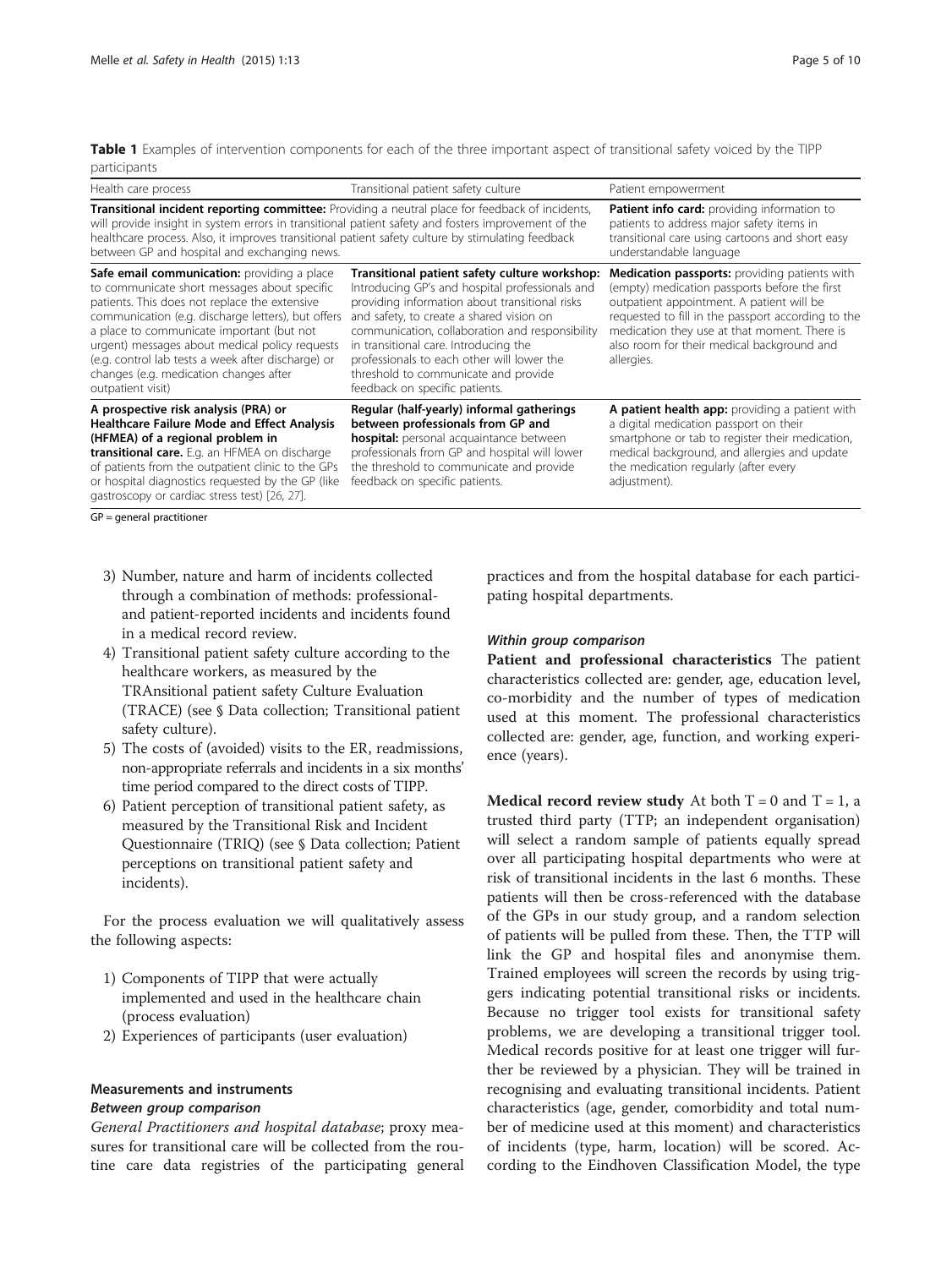of incidents will be scored as incidents in organisation, technology, human behaviour, or as patient related [\[33](#page-9-0)]. Harm and potential harm will be classified according to The National Coordinating Council for Medication Error Reporting and Prevention (NCC MERP) harm index [[34](#page-9-0)], which is a 9-point scale from "none" to "death".

For our composite endpoint, data on serious adverse events, acute visits to the ER, re-admission within 30 days and non-appropriate referrals will be registered. To assess the inter-observer reliability of the doctors' review, a second doctor will review a random sample of records and the absolute agreement and intraclass correlation coefficient (ICC) for inter-observer agreement (absolute agreement, single measurement) will be calculated [[35\]](#page-9-0)

Incident reporting Approximately every 4 months, the professionals (the entire staff of the participating hospital departments and GP practices) and patients will be requested to report all transitional incidents for a week. Hospital personnel will report through the hospital incident reporting system, which will be slightly adjusted to fit transitional incidents. GPs will use a confidential digital reporting system that can be traced back to the reporting professional and patients can use either an anonymous paper or digital incident reporting form.

A team consisting of at least one independent specialist, one independent GP, and a researcher experienced in analysing incidents will judge incidents based on the characteristics of the incidents (type, harm, location) as mentioned in the medical record review study.

Patient perceptions on transitional patient safety and incidents Because no questionnaires existed for this purpose, we developed the Transitional Risk and Incidence Questionnaire (TRIQ) which was based on literature and qualitative research. The TRIQ is a questionnaire asking patients whether they have experienced risky situations and transitional incidents. In the development of the TRIQ, we used Reid et al's [\[36\]](#page-9-0) framework for continuity of care (a related term, but broader than transitional care, for it also contains the continuity within one organisation). The framework consists of three dimensions: relational continuity, informal continuity and communicational continuity. The development of the TRIQ will be described elsewhere. During the TIPP trial, patients will be requested at  $T = 0$  and  $T = 1$  to fill in the TRIQ. Patients at risk for transitional incidents will be selected at the outpatient clinics. The patient can either fill in the questionnaire by him/herself or be assisted by a medical student.

Transitional patient safety culture Because no questionnaires existed for this purpose, we developed the TRAnsitional patient safety Culture Evaluation (TRACE) which was adjusted from two current patient safety

culture questionnaires used in the hospital setting (Dutch version of the AHRQ Hospital Survey on Patient Safety Culture; HSOPS) [\[37](#page-9-0)] and in a general practice (SCOPE questionnaire, which is derived from the Dutch version of the HSOPS, SCOPE is a Dutch acronym for systematic culture inquiry on patient safety) [\[38](#page-9-0)]. The development of the TRACE will be described elsewhere. During the TIPP trial, professionals (all personnel with experience in transitional care from the participating hospital departments and general practices) will complete a patient safety culture questionnaire at  $T = 0$ and  $T = 1$ .

Cost-analyses The costs of (avoided) visits to the ER, readmissions, non-appropriate referrals, and incidents, all within a 6 months' time period, will be compared to the direct costs of TIPP. The evaluation of the costs of (avoided) visits to ER, readmissions, referrals, contacts at the GP practice and incidents will be based on the most recent unit prices according to the reference prices for the Netherlands [[39\]](#page-9-0). To estimate the costs of the TIPP intervention, all direct costs will be calculated. We will include all personnel costs in organising, executing and participating in the components of the intervention. We will exclude the developing costs of the intervention and all research-related costs to the TIPP research programme itself.

# Qualitative data collection

Process evaluation We will assess the actual implementation of the TIPP intervention by measuring implementation outcomes: the adoption, fidelity, and penetration of TIPP [[40](#page-9-0)]. These implementation outcomes will be collected from the participating hospital departments and GPs on a regular basis, using interviews, self-reporting and (participative) observations.

User evaluation We will collect information from the participating hospital departments and GPs on their experience with TIPP. We will use participant (including patients) observations, interviews and group interviews to assess acceptability, adoption, penetration and appropriateness of TIPP [\[41](#page-9-0)].

Context/Characteristics of healthcare facilities At the start of the study, the departments and GPs will be characterised by their context. In the participating GP practices we will observe and collect the following data: form of cooperation, yearly number of patients, patients' gender, ethnicity and mean age, full-time equivalent positions of GPs and other personnel, mean regional social economic status, number of competitive hospitals in the region. In the participating departments we will observe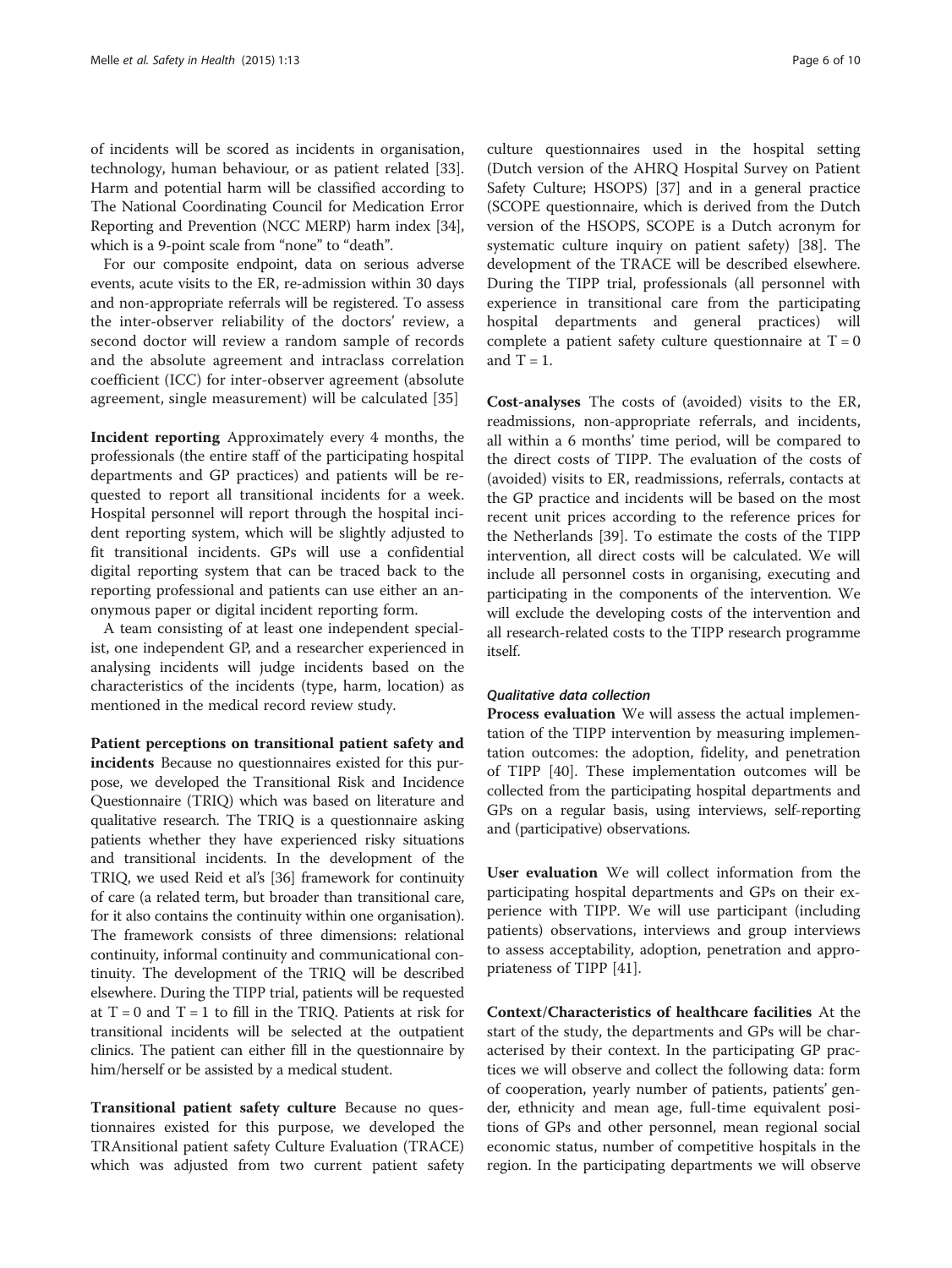and collect the following data: regional or university hospital; yearly number of patients; patients' gender, ethnicity and mean age; full-time equivalent positions of physicians and other personnel; mean regional social economic status, number of regional competitive hospitals, and number of referring general physicians. Also, key process indicators for implementation of patient safety interventions will be described using a framework based on the Model for Understanding Success in Quality (MUSIQ tool) [\[41](#page-9-0)].

# Statistical analysis

# Statistical power

The power calculation for the effect of TIPP is based on the primary outcome, as collected in the medical record study. The following assumptions are used: a reduction of frequency of transitional incidents from 17 % to 13 % (25 % reduction) with a power of 80 % and an alpha of 0.05. We expect an average of 2 transitions in each patient within half a year. The percentage of 17 % transitional incidents was based on literature study; we averaged the mean of re-hospitalizations and non-appropriate referrals in systematic reviews on discharge and referrals, which probably is a conservative estimation of the total of transitional incidents. We adjusted the sample size to the expected cluster effects [[42\]](#page-9-0). This resulted in a sample size of 800 patients before and 800 patients after the intervention.

Patient- and setting characteristics will be analysed using descriptive statistics. They will also be used as possible determinants in the primary and secondary effects.

The difference in change in the primary outcome between intervention and control regions will be calculated using Poisson regression analysis, taking into account the clustering into departments and hospitals. Effects of implementation on transitional patient safety culture and patient perception will be calculated with multiple regression analysis, again taking into account the clustering into departments and hospitals. [[35\]](#page-9-0).

Cost-analysis will be analysed through subtraction of all direct costs of the intervention from the yield of the intervention (e.g. costs of ER visits, avoided readmissions, costs of inappropriate referrals.

All statistical analyses will be performed using SPSS 21 or SAS 9.2 for Windows.

# Ethics and trial status

Our project is sponsored by the Ministry of Health, Welfare and Sport and ACHMEA. According to Dutch law, this study was exempt of formal medical-ethical approval (METC number 13/142, medical ethical committee UMC Utrecht). For the medical record study we requested an extra assessment by the medical ethical commission. The medical ethical committee Utrecht deemed

the record study to be according to Good Clinical Practice; the privacy of the patients is assured (METC-letter - 13- 142/C). The TIPP study is on-going. Active data collection started on November  $1<sup>st</sup>$  2014 and will run until June 2016.

# **Discussion**

The purpose of this protocol paper is to present the research design and methodology of the TIPP intervention. This trial assesses the effectiveness of a multifactorial complex intervention on transitional patient safety. In addition, it will give more insight into the major risks of transitional care, as well as determinants of successful implementation of a complex intervention. This will result in a matrix to diagnose and improve transitional patient safety that can be broadly implemented.

We faced several methodological challenges during the design of the TIPP trial.

### **Definitions**

The first challenge was to define the concept under study. Terms like continuity of care, integrated care, and transitional care are not well defined in literature and are used interchangeably. Recent initiatives have tried to reach consensus on the definitions and concepts, but results are inconclusive [\[43](#page-9-0)]. Table [2](#page-7-0) shows the definitions we used in our research. 'Continuity of care' is a very broad multidimensional concept containing personal continuity (within one care-provider), team continuity (within an organisation) and cross-boundary continuity (transitional care) [[14](#page-9-0)]. Integrated care is a strategy to improve patient care which also focuses on processes within and between organisations [\[44\]](#page-9-0), in which TIPP focuses only on the integration between general practice and hospital (vertical integration). Transitional care applies to actions of healthcare providers between organisations with the patient as the centre which suits the purpose of TIPP to improve care between organisations. In this action, the patient transitions from one organisation to the other. Therefore, we chose to use the term 'transitional care'. With 'transitional patient safety' we refer to patient safety in transitional care.

### Design

Of course, the strongest design to evaluate the effect of an intervention is the randomized controlled trial. However, (clustered) randomisation in transitional healthcare creates insolvable problems because involvement of three different stakeholders (hospital, GP and patient). Randomising at each different level of the healthcare chain creates contamination in the other. Also, there is an important risk of contamination when assigning the GPs to a group because of the organisational structure in practices and the collaboration GP groups in the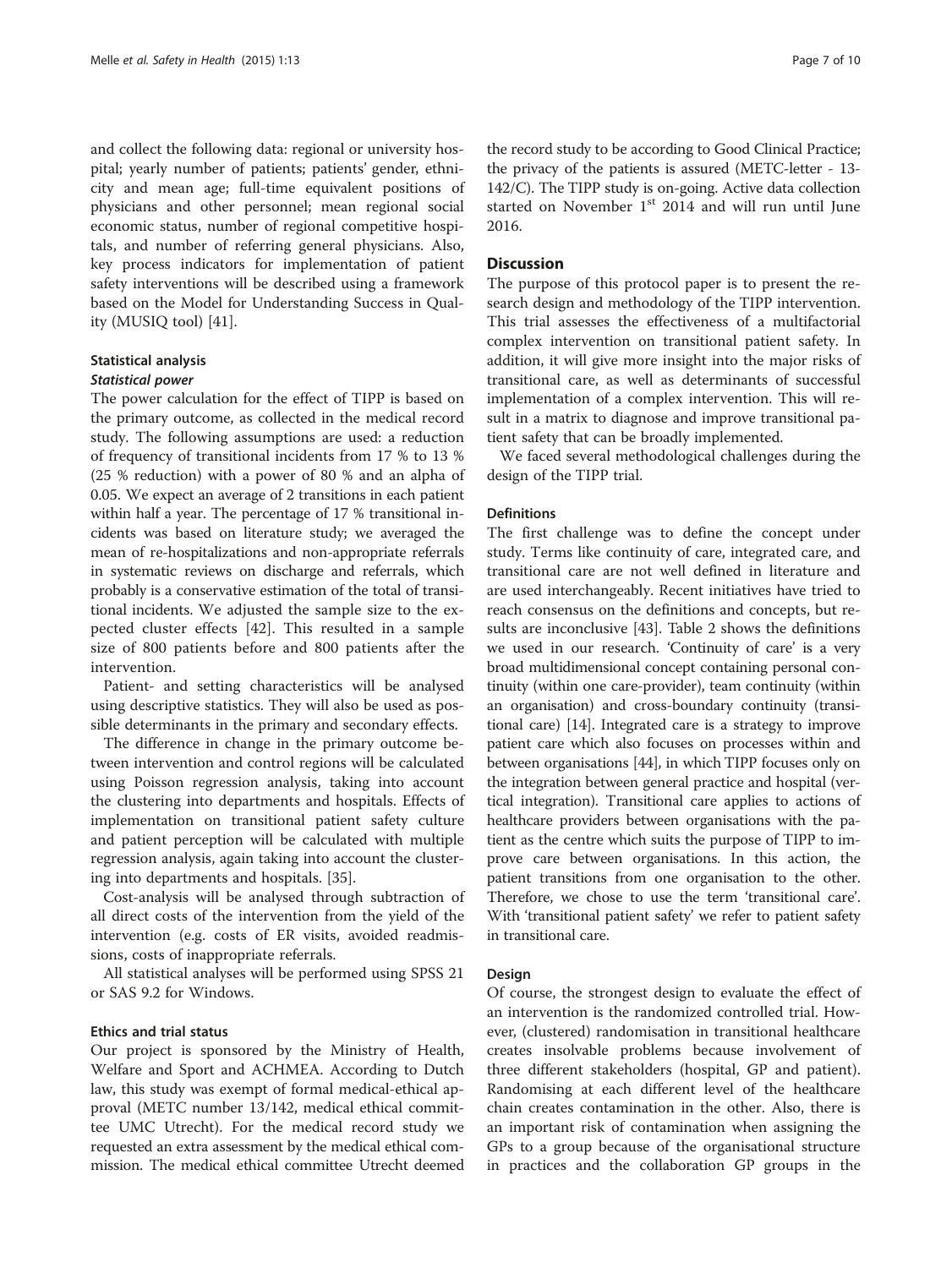### <span id="page-7-0"></span>Table 2 Definitions of expressions used in the protocol

| <b>Patient safety</b>                 | The prevention of errors and adverse effects to patients associated with healthcare [53].                                                                                                                                                                                                                                                                                                                                                                                                                                    |  |
|---------------------------------------|------------------------------------------------------------------------------------------------------------------------------------------------------------------------------------------------------------------------------------------------------------------------------------------------------------------------------------------------------------------------------------------------------------------------------------------------------------------------------------------------------------------------------|--|
| <b>Patient safety</b><br>incident     | A patient safety incident is any unintended or unexpected incident which could have or did lead to harm for one or more<br>patients [54].                                                                                                                                                                                                                                                                                                                                                                                    |  |
| Patient safety culture                | The safety culture of an organisation is the product of individual and group values, attitudes, perceptions, competencies,<br>and patterns of behaviour that determine the commitment to, and the style and proficiency of, an organisation's health and<br>safety management. Organisations with a positive safety culture are characterized by communications founded on mutual trust,<br>by shared perceptions of the importance of safety, and by confidence in the efficacy of preventive measures [55].                |  |
| Continuity of care                    | Either (i) the provision of services that are coordinated across levels of care - primary care and referral facilities, across settings<br>and providers; (ii) the provision of care throughout the life cycle; (iii) care that continues uninterrupted until the resolution of an<br>episode of disease or risk; or (iv) the degree to which a series of discrete healthcare events are experienced by people as<br>coherent and interconnected over time, and are consistent with their health needs and preferences [37]. |  |
| Integrated care                       | A concept bringing together inputs, delivery, management and organisation of services related to diagnosis, treatment,<br>care, rehabilitation, and health promotion. Integration is a means to improve services in relation to access, quality, user<br>satisfaction and efficiency [45].                                                                                                                                                                                                                                   |  |
| <b>Transitional care</b>              | A set of actions designed to ensure the coordination and continuity of healthcare as patients transfer between different<br>locations or different levels of care within the same location [56].                                                                                                                                                                                                                                                                                                                             |  |
| <b>Transitional patient</b><br>safety | Patient safety at transitions of care.                                                                                                                                                                                                                                                                                                                                                                                                                                                                                       |  |
| <b>Transitional incident</b>          | Any unintended or unexpected incident at transitions of care which could have or did lead to harm for one or more patients.                                                                                                                                                                                                                                                                                                                                                                                                  |  |
| <b>Risky situation</b>                | Circumstances or events that had the capacity to cause error [57].                                                                                                                                                                                                                                                                                                                                                                                                                                                           |  |

region (so-called 'HAGROs'). Because of this assignment problem, interventions in transitional care are usually studied in a non-randomised observational design. Major observational studies on patient safety and transitional care have been criticized on the lack of a control group [[45](#page-9-0), [46\]](#page-9-0). Additionally, both settings (hospitals and GP structure) are crucially different in organisation, region and patient care. The participating departments within the three hospitals are different in patient category and risk of transitional incidents. Cluster randomising the hospitals or hospital departments is not possible because they are not comparable. In all, we chose a controlled before-after study design to evaluate the effect of TIPP. For the 'between group' comparisons, we only use surrogate outcomes to improve efficiency. Doing all measurements in the control group would mean that a major part of the intervention was also done in the control situation which would invalidate the control group comparison.

In TIPP, we consciously chose to combine quantitative and qualitative data. Using triangulation of these data helps to clarify the theoretical propositions and the basis of our results. This offers a better understanding of the links between theory and empirical findings [\[47\]](#page-9-0).

# Design of the intervention

TIPP is a multi-faceted intervention containing several components aimed at different areas of transitional safety. Research has shown that an intervention is more effective when aimed at different levels of a process [[48](#page-9-0)– [50\]](#page-9-0). We chose to intervene with the three different stakeholders (hospital, GP and patient), but also within the different facets of transitional patient safety; patient safety culture, the healthcare process and patient

participation. The components can also be tailored to the specific wishes of each setting because it is known that implementation of a complex intervention largely depends on context.

# Outcome

To capture incidents there are two commonly used methods which both have limitations. The first one is reviewing medical records. The main risk is not recognising the incidents, which can lead to underestimation. The second method is incident reporting. The critical factor is the motivation and time of the healthcare worker (and patient in our study) to actually report events. In our study we decided to apply both methods. Also, the number of incidents reported is ambiguous as both an increase and decrease could indicate an improvement in transitional patient safety. Although one would expect a reduction in incidents, a raised awareness in healthcare will result in an increase in incident reporting. This effect especially shows in healthcare areas where patient safety initiatives are relatively new [[51\]](#page-9-0), like transitional care. Because of our relatively short study period, we do not expect to find a reduction during our research.

# (3.5) Recruitment

Selecting the proper setting for our study was challenging. We needed both the hospital and GPs in a region to voluntarily participate in our research. Therefore, we chose a convenience sample. This may lead to a selection because it is likely that the most motivated hospital and practices will decide to participate. Of course this selection may lead to overestimation of the effect,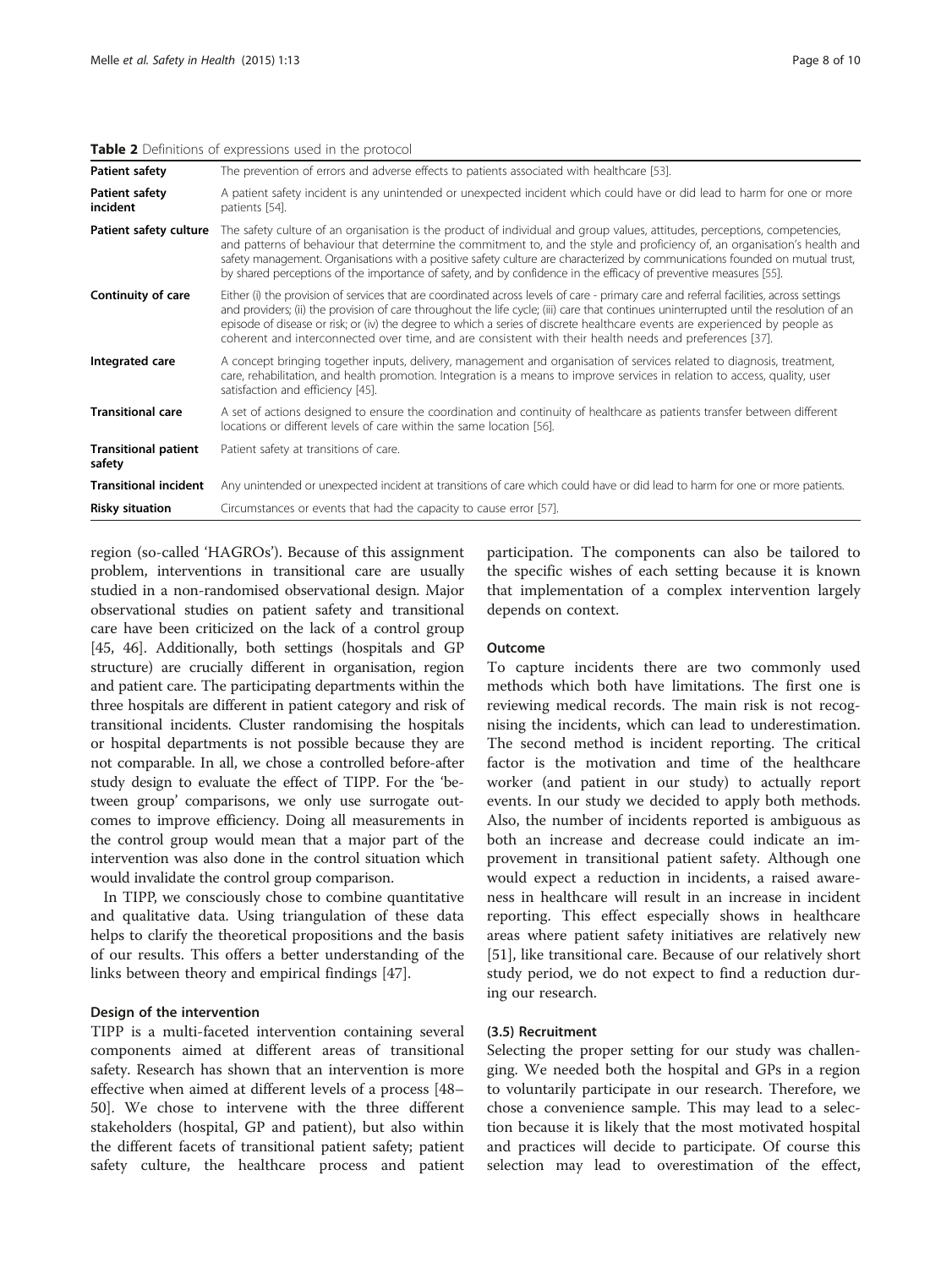<span id="page-8-0"></span>because forerunners may execute the intervention precisely. Underestimation of the effect is also possible because the room of improvement in forerunners op patient safety is smaller. To improve generalizability, we chose to include two very different settings (one rural and one urban, including a university hospital). By developing a context-related intervention, we aim to facilitate broader interest and implementation.

### Follow up

TIPP is a complex intervention and may have a diffuse effect which could blur quantitative measurement. The effect usually only manifests after a longer time period [[52\]](#page-9-0). Therefore, we use mixed methods to understand the potential effect.

# Strengths and limitations

Summarizing the above-mentioned subparagraphs, our study has limitations caused by the methodological challenges. The TIPP intervention study is an observational study in which we recruited a voluntary convenience sample of regions and hospital departments, which differ in organisation, risks and patient care. This can lead to a selection of participants and either an under- or overestimation of the effect of the intervention. Another limitation is the measurement of the effect of the TIPP intervention. Improvement of transitional safety is difficult to capture in a measurement. Therefore, we chose different measurements for all the three aspects of transitional patient safety: healthcare process, transitional patient safety and patient empowerment. Still, the possibility remains that incidents will be missed.

The TIPP intervention's strength is that it is unique because it involves all patient transitions between hospital and GP and vice versa (referral, discharge and simultaneous GP and outpatient treatment) and is the first to include all direct stakeholders in the transitional process (hospital, GP and patient and their families). It engages in different levels of the transitional process, from patient safety culture through the healthcare process to the patient him/herself. Research has shown that intervening at different levels of a system is more effective than a singular intervention. We implement TIPP in two very different settings, a rural and an urban/academic setting. This will result in additional information on the importance of the context when implementing the intervention. Additionally, we use both qualitative and quantitative methods to provide insight into how the interventions are implemented. By conducting semi-structural qualitative interviews with frontline staff, we will gain a deeper understanding of how the intervention works.

### Conclusion

Although the design faced various challenges, TIPP offers a valid scientific evaluation of a structured and integrated approach to improve transitional safety and prevent transitional incidents. Once proven effective, it can be broadly implemented in daily clinical practice.

### Competing interests

The authors declare that they have no competing interests.

### Authors' contributions

DZ and IM initiated the study. MM, HS, AB, NW and DZ designed the study. MM developed the protocol. HS and DZ closely supervised the protocol development. All authors participated in reviewing and editing of various drafts of the manuscript and they all read and approved the final manuscript.

### Acknowledgements

We would like to thank Dr. Peter Zuithoff and Dr. Hans Reitsma for their advice on the design of this study.

#### Author details

<sup>1</sup>Department of General Practice, Julius Center for Health Sciences and Primary Care, University Medical Center Utrecht, Utrecht, The Netherlands. 2 Institute of Health Policy and Management (iBMG), Rotterdam, The **Netherlands** 

## Received: 27 March 2015 Accepted: 15 May 2015 Published online: 14 September 2015

#### References

- 1. Vos L, Chalmers SE, Duckers ML, Groenewegen PP, Wagner C, van Merode GG. Towards an organisation-wide process-oriented organisation of care: a literature review. Implement Sci. 2011;6.8-5908-6-8.
- 2. Starfield B, Shi L, Macinko J. Contribution of primary care to health systems and health. Milbank Q. 2005;83(3):457–502.
- 3. Berwick DM, Nolan TW, Whittington J. The triple aim: care, health, and cost. Health Aff (Millwood). 2008;27(3):759–69.
- 4. Cresswell KM, Sadler S, Rodgers S, Avery A, Cantrill J, Murray SA, et al. An embedded longitudinal multi-faceted qualitative evaluation of a complex cluster randomized controlled trial aiming to reduce clinically important errors in medicines management in general practice. Trials 2012;13.78-6215-13-78.
- 5. Makeham MA, Mira M, Kidd MR. Lessons from the TAPS study communication failures between hospitals and general practices. Aust Fam Physician. 2008;37(9):735–6.
- 6. Hesselink G, Vernooij-Dassen M, Pijnenborg L, Barach P, Gademan P, Dudzik-Urbaniak E, et al. Organizational culture: an important context for addressing and improving hospital to community patient discharge. Med Care. 2013;51(1):90–8.
- 7. Kripalani S, Jackson AT, Schnipper JL, Coleman EA. Promoting effective transitions of care at hospital discharge: a review of key issues for hospitalists. J Hosp Med. 2007;2(5):314–23.
- 8. Fertig A, Roland M, King H, Moore T. Understanding variation in rates of referral among general practitioners: are inappropriate referrals important and would guidelines help to reduce rates? BMJ. 1993;307(6917):1467–70.
- 9. Martinussen PE. Referral quality and the cooperation between hospital physicians and general practice: the role of physician and primary care factors. Scand J Public Health. 2013;41(8):874–82.
- 10. G. van der Kaap. The weakest link: Interorganisational communication about (near) incidents in the health care chain. PhD thesis. Enschede, the Netherlands: University of Twente; 2012.
- 11. Graham MJ, Naqvi Z, Encandela J, Harding KJ, Chatterji M. Systems-based practice defined: taxonomy development and role identification for competency assessment of residents. J Grad Med Edu. 2009;1(1):49–60.
- 12. Vincent C. Patient safety. 2nd ed. West-Sussex: Wiley-Blackwell; 2010.
- 13. Johnson JK, Miller SH, Horowitz SD. Systems-based practice: improving the safety and quality of patient care by recognizing and improving the systems in which we work. In: Henriksen K, Battles JB, Keyes MA, et al., editors. Advances in patient safety: New directions and alternative approaches, Culture and redesign, vol. 2. US: Agency for Healthcare Research and